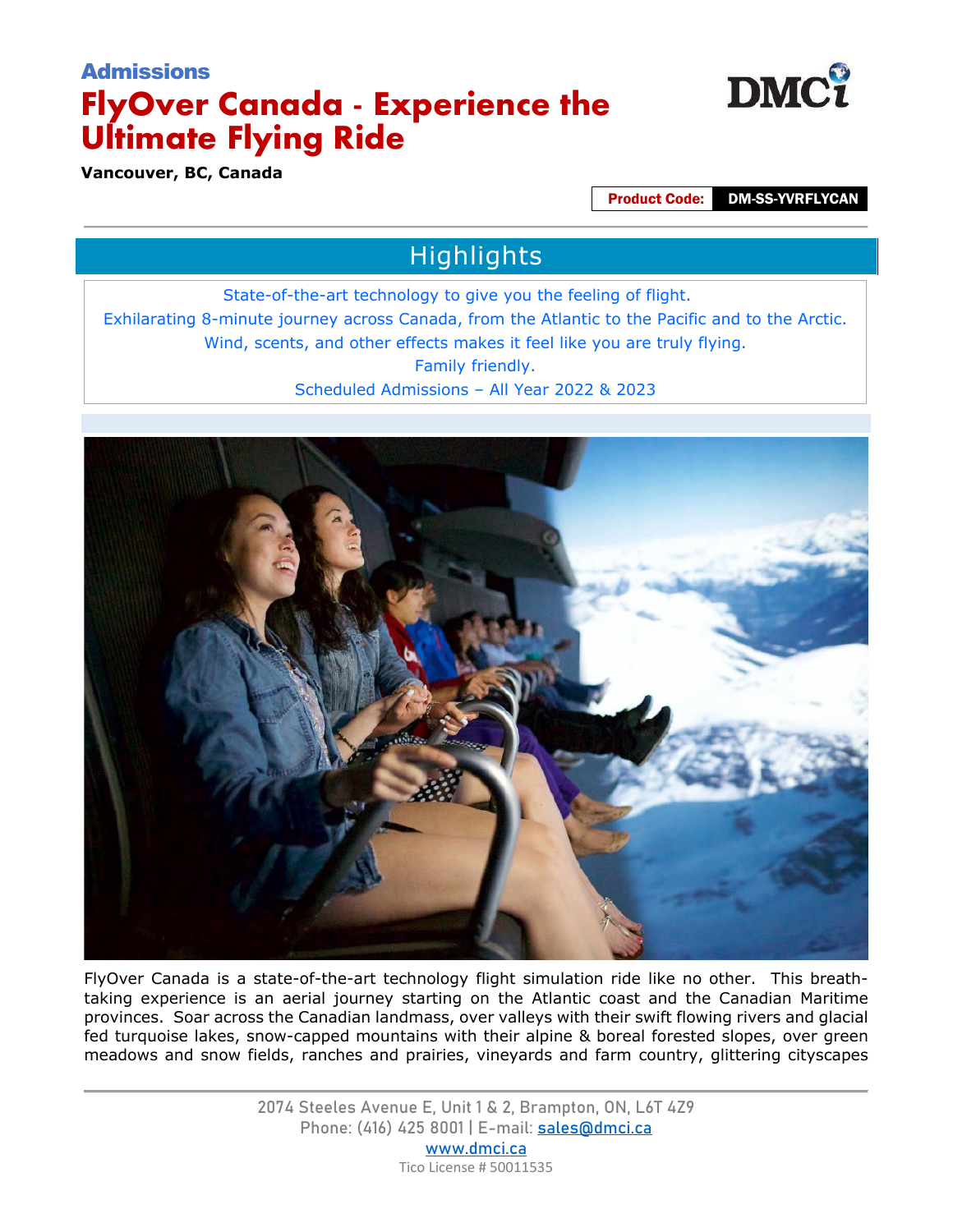

### **Vancouver, BC, Canada**

Product Code: DM-SS-YVRFLYCAN

and misty water falls. Your 8-minute flight will take you to Canada's Pacific Coast and then up North to awe the Northern Lights of Canada's Arctic skies.

## Inclusions

- Admission to attraction.
- Taxes and GST.

### **Exclusions**

- × Travel Insurance highly recommended.
- × DMCi Inc. sell Manulife Travel Insurance. We will require customers to sign off on Travel Insurance Waiver in the event customer declines our offer to sell them Travel Insurance.
- × Gratuities for Driver cum Tour Guide. Gratuities are expected.

### Scheduled Departures

### Scheduled Admissions

All year 2022 & 2023

Joining Instructions

No hotel pick-up of drop off offered..

Deposit & Cancellation Policy

100% payment required at the time of confirmation.

Change & Cancellation Policy

- More than 3 days prior 100% less \$5 Service Fee per person.
- 3 days or less 100% non-refundable.

### FAQ

- Is hotel Pickup and Drop Off offered? No. FlyOver Canada is located at Canada Place. Clients must reach Canada Place on their own.
- .

2074 Steeles Avenue E, Unit 1 & 2, Brampton, ON, L6T 4Z9 Phone: (416) 425 8001 | E-mail: [sales@dmci.ca](mailto:sales@dmci.ca) www.dmci.ca Tico License # 50011535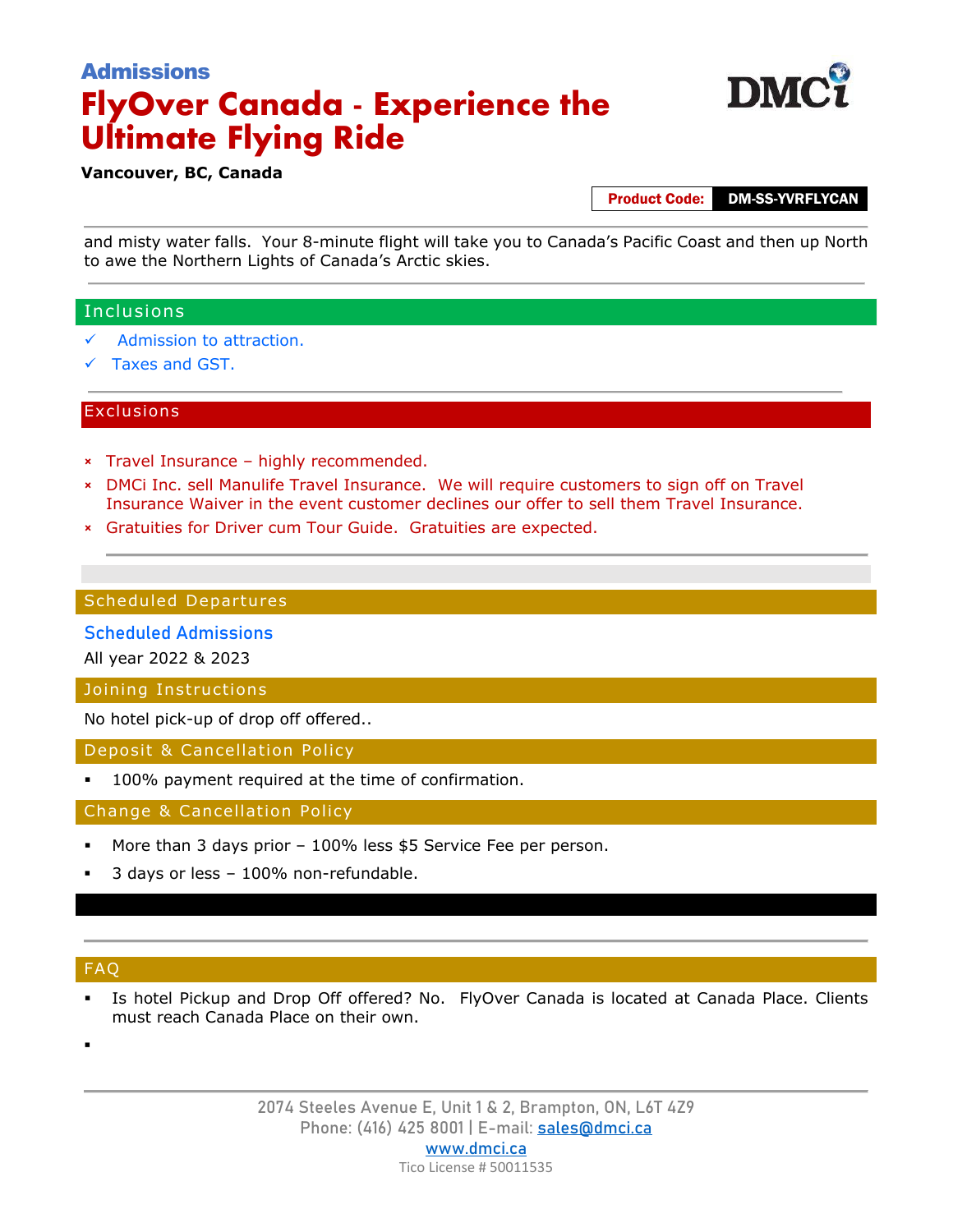

**Vancouver, BC, Canada**

Product Code: DM-SS-YVRFLYCAN

## Note

- Student must hold Student Card.
- Child must be  $104$  cm,  $40''$  tall to be admitted.
- The ride is not recommended for people with
	- o Fear of heights or motion sickness.
	- o Heart Conditions.
	- o Chronic back or neck pains.
	- o Expectant Mothers.
	- $\circ$  Photosensitive epilepsy or conditions aggravated by visual stimuli such as flashing lights.
- Clients should be double vaccinated and must produce their vaccination certificates on demand along with photo ID.
- Clients may be required to wear a Face Masks if mandated by the provincial/federal government.

## **For More Information on this Tour Package, Operating Dates & Tariffs,**

Contact our Destination Specialist @ Email: [sales@dmci.ca](mailto:sales@dmci.ca)  Phone: +1 (416) 425 8001 extn 1 [www.dmci.ca](http://www.dmci.ca/)